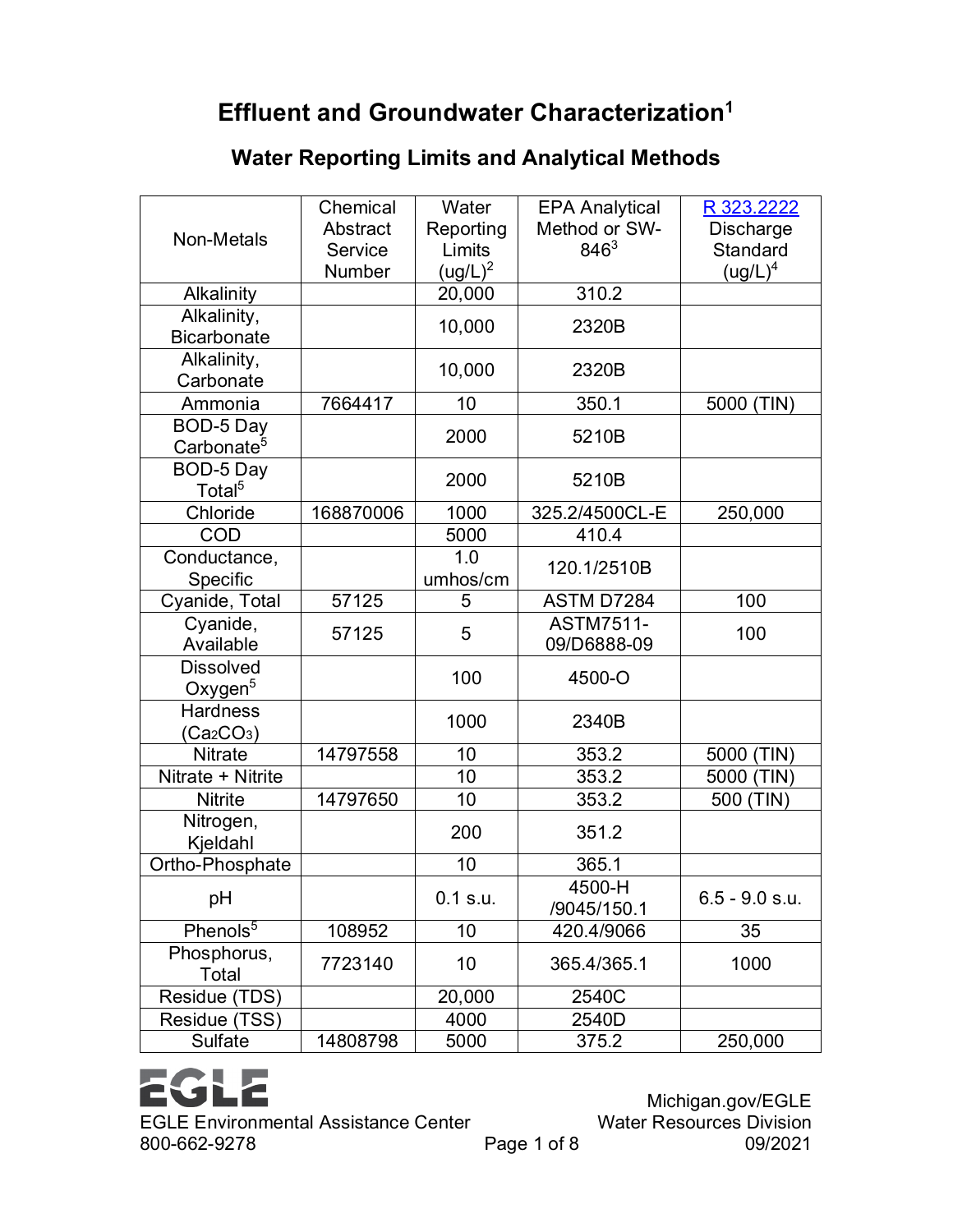| Non-Metals           | Chemical      | Water          | <b>EPA Analytical</b> | R 323.2222 |
|----------------------|---------------|----------------|-----------------------|------------|
|                      | Abstract      | Reporting      | Method or SW-         | Discharge  |
|                      | Service       | Limits         | $846^{3}$             | Standard   |
|                      | <b>Number</b> | $(ug/L)^2$     |                       | $(ug/L)^4$ |
| <b>Total Organic</b> |               | 500            | 5310C                 |            |
| Carbon               |               |                |                       |            |
| Turbidity            |               | <b>1.0 NTU</b> | 180.1                 |            |

| <b>Metals</b> | Chemical<br>Abstract<br>Service<br><b>Number</b> | Water<br>Reporting<br>Limits<br>$(ug/L)^2$ | <b>EPA Analytical</b><br>Method or<br>SW-846 <sup>3</sup> | R 323.2222<br>Discharge<br>Standard<br>$(ug/L)^4$ |
|---------------|--------------------------------------------------|--------------------------------------------|-----------------------------------------------------------|---------------------------------------------------|
| Aluminum      | 7429905                                          | 5                                          | 200.8/6020A                                               | 25                                                |
| Antimony      | 7440360                                          | 1                                          | 200.8/6020A                                               | 3                                                 |
| Arsenic       | 7440382                                          | 1                                          | 200.8/6020A                                               | $\overline{5}$                                    |
| <b>Barium</b> | 7740393                                          | $\overline{5}$                             | 200.8/6020A                                               | 1000                                              |
| Beryllium     | 7440417                                          | 1                                          | 200.8/6020A                                               | $\overline{2}$                                    |
| <b>Boron</b>  | 7740428                                          | 20                                         | 200.7/6010C                                               | 250                                               |
| Cadmium       | 7740439                                          | 0.2                                        | 200.8/6020A                                               | 2.5                                               |
| Calcium       | 8047594                                          | 1000                                       | 200.7/6010C                                               |                                                   |
| Chromium      | 7740473                                          | 1                                          | 200.8/6020A                                               | 50                                                |
| Cobalt        | 7740484                                          | 5                                          | 200.8/6020A                                               | 20                                                |
| Copper        | 7740508                                          | 1                                          | 200.8/6020A                                               | 500                                               |
| Iron          | 7439896                                          | 20                                         | 200.7/6010C                                               | 300                                               |
| Lead          | 7439921                                          | 1                                          | 200.8/6020A                                               | $\overline{2}$                                    |
| Lithium       | 7439932                                          | 10                                         | 200.7/6010C                                               | 85                                                |
| Magnesium     | 7439954                                          | 500                                        | 200.7/6010C                                               | 200,000                                           |
| Manganese     | 7439965                                          | 5                                          | 200.8/6020A                                               | 50                                                |
| Mercury       | 7439976                                          | 0.2                                        | 245.1/7470A,<br>7471A                                     | 1                                                 |
| Molybdenum    | 7439987                                          | 5                                          | 200.8/6020A                                               | 36.5                                              |
| <b>Nickel</b> | 7440020                                          | $\overline{2}$                             | 200.8/6020A                                               | 50                                                |
| Potassium     | 7440097                                          | 200                                        | 200.7/6010C                                               |                                                   |
| Selenium      | 7782492                                          | 1                                          | 200.8/6020A                                               | 25                                                |
| Silver        | 7440224                                          | $\overline{0.2}$                           | 200.8/6020A                                               | 17                                                |
| Sodium        | 1734125<br>$\overline{2}$                        | 1000                                       | 200.7/6010C                                               | 230,000                                           |
| Strontium     | 7740246                                          | 5                                          | 200.8/6020A                                               | 2300                                              |
| Thallium      | 7740280                                          | $\overline{2}$                             | 200.8/6020A                                               | 1                                                 |
| Titanium      | 7440326                                          | 5                                          | 200.8/6020A                                               |                                                   |
| Vanadium      | 7740622                                          | $\overline{2}$                             | 200.8/6020A                                               | 2.2                                               |
| Zinc          | 7740666                                          | 5                                          | 200.8/6020A                                               | 1200                                              |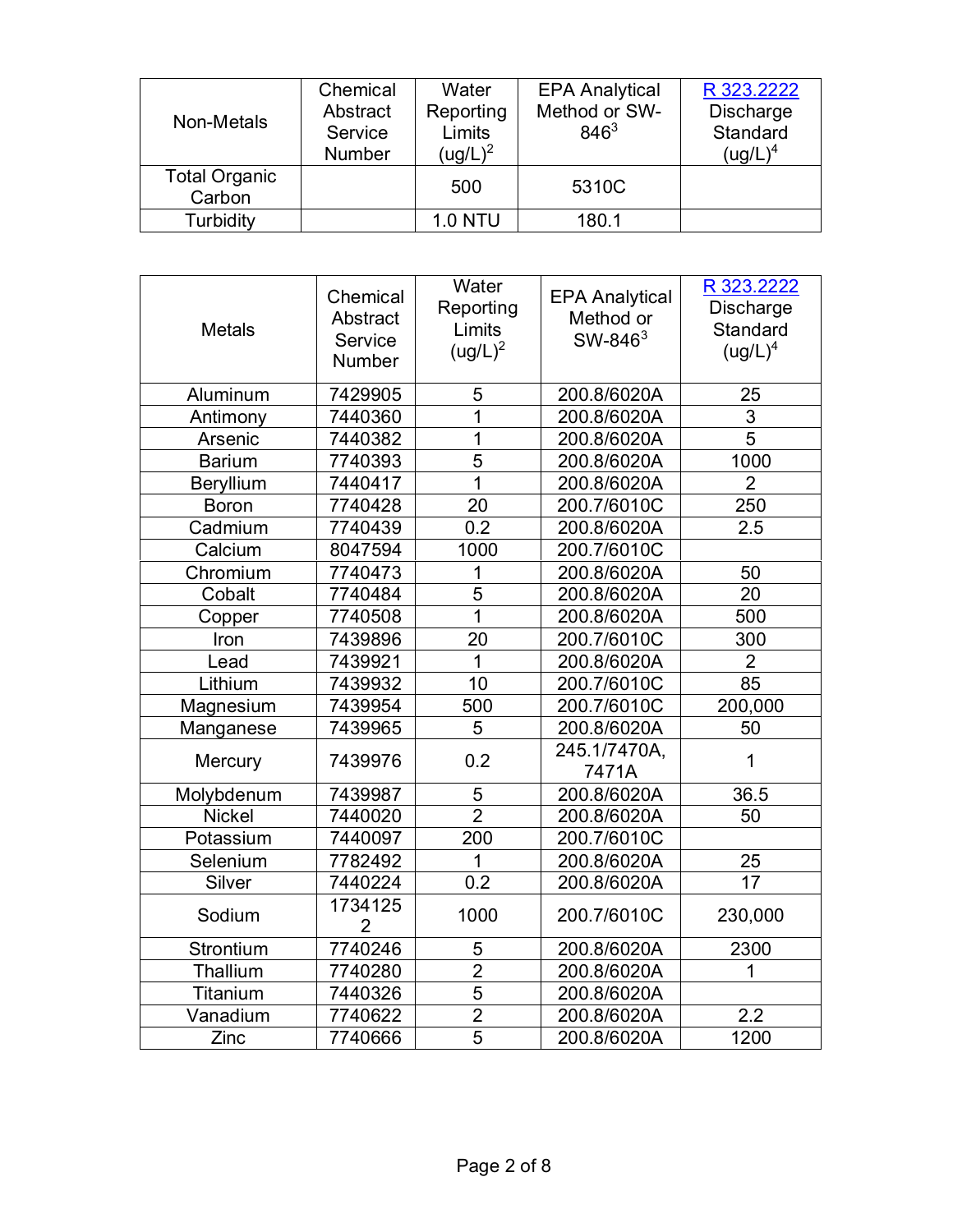|                            | Chemical | Water               |                       | R 323.2222          |
|----------------------------|----------|---------------------|-----------------------|---------------------|
|                            | Abstract | Reporting           | <b>EPA Analytical</b> | <b>Discharge</b>    |
| <b>Volatile Organics</b>   | Service  | Limits              | Method or             | Standard            |
|                            | Number   | (ug/L) <sup>2</sup> | $SW-846^3$            | $\mathsf{(ug/L)}^4$ |
| 1,1,1,2-Tetrachloroethane  | 630206   |                     | 624/8260B             | 77                  |
| 1,1,1-Trichloroethane      | 71556    | 1                   | 624/8260B             | 15                  |
| 1,1,2,2-Tetrachloroethane  | 79345    | 1                   | 624/8260B             | 8.5                 |
| 1,1,2-Trichloroethane      | 79005    | 1                   | 624/8260B             | 5                   |
| 1.1-Dichloroethane         | 75343    | 1                   | 624/8260B             | 880                 |
| 1,1-Dichloroethylene       | 75354    | 1                   | 624/8260B             | $\overline{7}$      |
| 1,2,3-Trichlorobenzene     | 87616    | 5                   | 624/8260B             |                     |
| 1,2,3-Trichloropropane     | 96184    | 1                   | 624/8260B             | 42                  |
| 1,2,3-Trimethylbenzene     | 526738   | 1                   | 624/8260B             |                     |
| 1,2,4-Trichlorobenzene     | 120821   | 5                   | 624/8260B             | 15                  |
| 1,2,4-Trimethylbenzene     | 95636    | 1                   | 624/8260B             | 63                  |
| 1,2-Dibromo-3-             |          |                     | 624/8260B             |                     |
| chloropropane              | 96128    | 5                   |                       | 0.2                 |
| 1,2-Dibromoethane (EDB)    | 80977    | 1                   | 624/8260B             |                     |
| 1,2-Dichlorobenzene        | 95501    | 1                   | 624/8260B             | 25                  |
| 1,2-Dichloroethane         | 107062   | 1                   | 624/8260B             | 5                   |
| 1,2-Dichloroethlyene (cis) | 156592   | 1                   | 624/8260B             | 5                   |
| 1,2-Dichloroethlyene       | 156605   | 1                   | 624/8260B             |                     |
| (trans)                    |          |                     |                       | 5                   |
| 1,2-Dichloropropane        | 78875    | 1                   | 624/8260B             | 5                   |
| 1,3,5-Trimethylbenzene     | 108678   | 1                   | 624/8260B             | 72                  |
| (Mesitylene)               |          |                     |                       |                     |
| 1,3-Dichlorobenzene        | 541731   | 1                   | 624/8260B             | 6.6                 |
| 1,3-Dichloropropene (cis)  | 542756   | 1                   | 624/8260B             | 8.5                 |
| 1,3-Dichloropropene        | 99614025 | 1                   | 624/8260B             |                     |
| (trans)                    |          |                     |                       |                     |
| 1,4-Dichloro-2-butene      | 764410   | 5                   | 624/8260B             |                     |
| (trans)                    |          |                     |                       |                     |
| 1,4-Dichlorobenzene        | 106467   | 1                   | 624/8260B             | 15                  |
| 2-Butanone (MEK)           | 78933    | 5                   | 624/8260B             | 450                 |
| 2-Hexanone                 | 591786   | 5                   | 624/8260B             | 1000                |
| 2-Methylnaphthalene        | 91576    | 5                   | 624/8260B             | 260                 |
| 2-Propanone (Acetone)      | 67641    | 20                  | 624/8260B             | 730                 |
| 4-Methyl-2-pentanone       | 108101   | 5                   | 624/8260B             | 1800                |
| (MIBK)                     |          |                     |                       |                     |
| Acrylonitrile              | 107131   | 5(2.0)              | 624/8260B             | 2.6                 |
| t-Amyl Methyl Ether        | 994058   | 5                   | 624/8260B             | 190                 |
| (TAME)                     |          |                     |                       |                     |
| <b>Benzene</b>             | 71432    | 1                   | 624/8260B             | 5                   |
| Bromobenzene               | 108864   | 1                   | 624/8260B             | 18                  |
| Bromochloromethane         | 83847498 | 1                   | 624/8260B             |                     |
| Bromodichloromethane       | 75274    | 1                   | 624/8260B             | 20 (THM)            |
| <b>Bromoform</b>           | 75252    | 1                   | 624/8260B             | 20 (THM)            |
| <b>Bromomethane</b>        | 74839    | 5                   | 624/8260B             | 10                  |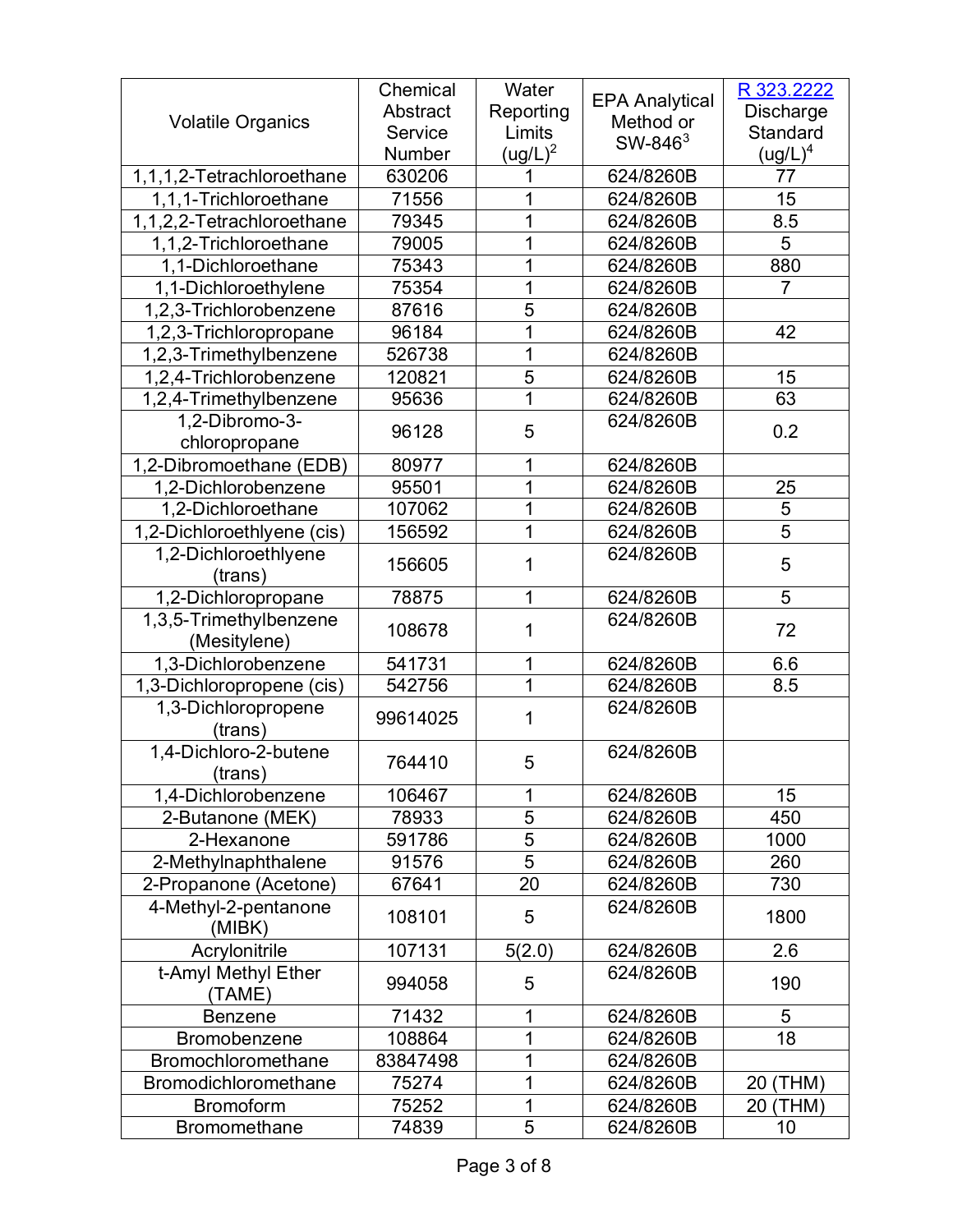|                             | Chemical | Water               |                       | R 323.2222      |
|-----------------------------|----------|---------------------|-----------------------|-----------------|
|                             | Abstract | Reporting           | <b>EPA Analytical</b> | Discharge       |
| <b>Volatile Organics</b>    | Service  | Limits              | Method or             | Standard        |
|                             | Number   | (ug/L) <sup>2</sup> | $SW-846^3$            | $(ug/L)^4$      |
| t-Butyl Alcohol             | 75650    | 50                  | 624/8260B             | 3900            |
| n-Butylbenzene              | 104518   |                     | 624/8260B             | 80              |
| sec-Butylbenzene            | 135988   | 1                   | 624/8260B             | 80              |
| t-Butylbenzene              | 98066    | 1                   | 624/8260B             | 80              |
| <b>Carbon Disulfide</b>     | 75150    | 1                   | 624/8260B             | 800             |
| <b>Carbon Tetrachloride</b> | 56235    | 1                   | 624/8260B             | 5               |
| Chlorobenzene               | 108907   | 1                   | 624/8260B             | 15              |
| Chloroethane                | 75003    | 5                   | 624/8260B             | 430             |
| Chloroform                  | 67663    | 1                   | 624/8260B             | 20 (THM)        |
| Chloromethane               | 74873    | 5                   | 624/8260B             | 260             |
| Cyclohexane                 | 108941   | 5                   | 624/8260B             | 33,000          |
| Dibromochloromethane        | 124481   | 1                   | 624/8260B             | 20 (THM)        |
| Dibromomethane              | 74953    | 1                   | 624/8260B             | 80              |
| Dichlorodifluoromethane     | 75718    | 5                   | 624/8260B             | 40              |
| <b>Diethyl Ether</b>        | 60297    | 5                   | 624/8260B             | 10              |
| Diisopropyl Ether           | 108203   | 5                   | 624/8260B             | 30              |
| Ethylbenzene                | 100414   | 1                   | 624/8260B             | 25              |
| Ethyl-t-Butyl Ether (ETBE)  | 637923   | 5                   | 624/8260B             | 49              |
| Hexachloroethane            | 67721    | 5                   | 624/8260B             | 7.3             |
| Hexane                      | 110543   | 1                   | 624/8260B             | 3,000           |
| <b>Isopropyl Benzene</b>    | 98828    | 1                   | 624/8260B             | 800             |
| p-Isopropyl Toluene (p-     | 99876    | 1                   | 624/8260B             |                 |
| Cymene)                     |          |                     |                       |                 |
| Methyl lodide               | 74884    | 1                   | 624/8260B             |                 |
| (lodomethane)               |          |                     |                       |                 |
| Methyl-t-Butyl Ether        | 1634044  | 1                   | 624/8260B             | 40              |
| (MTBE)                      |          |                     |                       |                 |
| Methylene Chloride          | 75092    | 5                   | 624/8260B             | 5               |
| Naphthalene                 | 91203    | 5                   | 624/8260B             | 15              |
| n-Propylbenzene             | 103651   |                     | 624/8260B             | 80              |
| <b>Styrene</b>              | 100425   | 1                   | 624/8260B             | 20              |
| Tetrachloroethylene         | 127184   | 1                   | 624/8260B             | 5               |
| Tetrahydrofuran             | 109999   | 5                   | 624/8260B             | 95              |
| <b>Toluene</b>              | 108883   | 1                   | 624/8260B             | 35              |
| Trichloroethylene           | 79016    | 1                   | 624/8260B             | 5               |
| Trichlorofluoromethane      | 75694    | 1                   | 624/8260B             | 2600            |
| <b>Vinyl Chloride</b>       | 75014    | 1                   | 624/8260B             | 2               |
| m & p-Xylene                | 1330207  | $\overline{2}$      | 624/8260B             | 35<br>$(m+o+p)$ |
| o-Xylene                    | 1330207  | 1                   | 624/8260B             | 35 (m+o+p)      |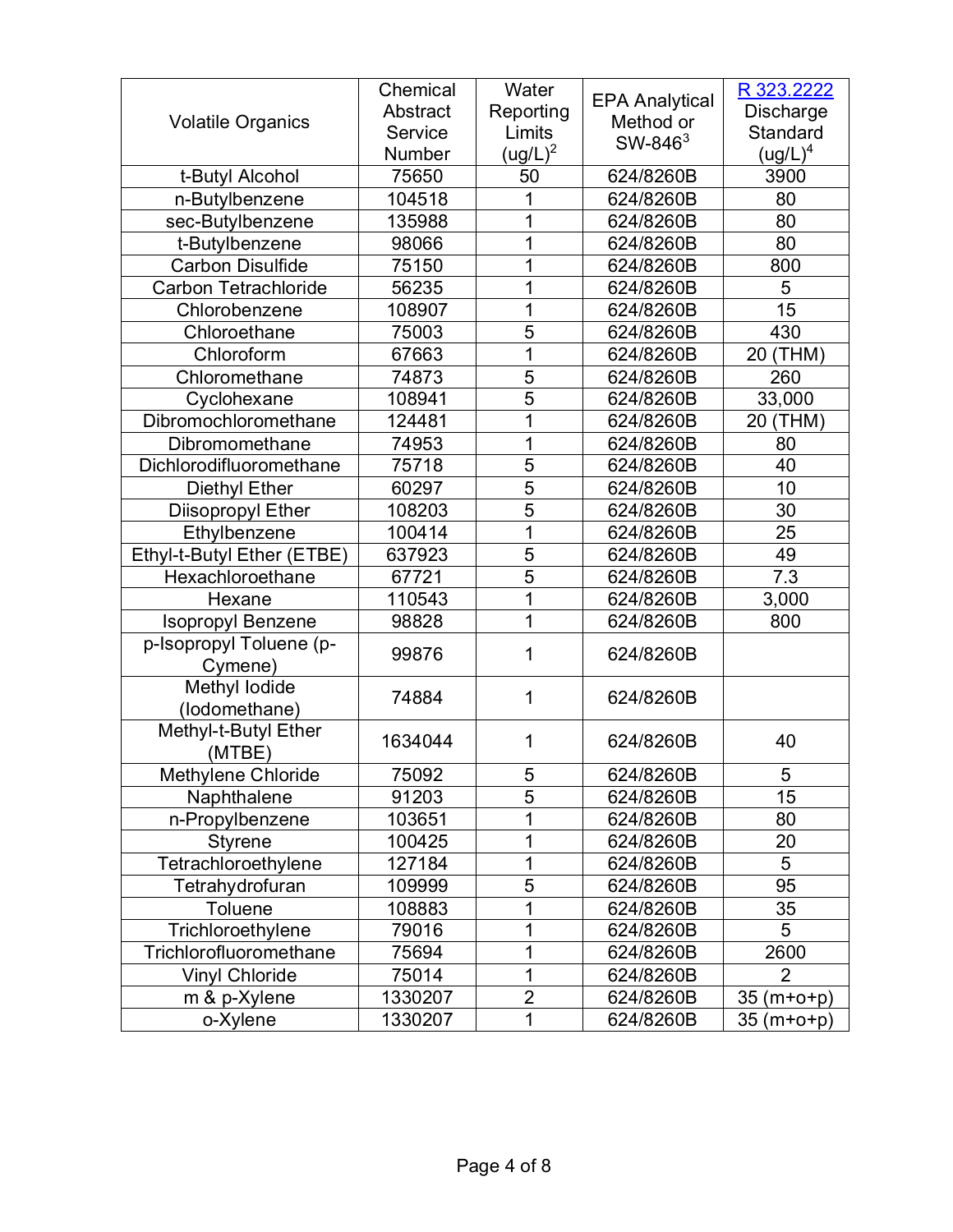|                               | Chemical  | Water      |                       | R 323.2222          |
|-------------------------------|-----------|------------|-----------------------|---------------------|
| Pesticides, Chlorinated       | Abstract  | Reporting  | <b>EPA Analytical</b> | Discharge           |
| <b>Hydrocarbon &amp; PCBS</b> | Service   | Limits     | Method or             | Standard            |
|                               | Number    | $(ug/L)^2$ | $SW-846^3$            | $\mathsf{(ug/L)}^4$ |
| Aldrin                        | 309002    | 0.01       | 80981B/8081           | 0.098               |
| a-BHC                         | 319846    | 0.02       | 80981B/8081           | 0.43                |
| b-BHC                         | 319857    | 0.02       | 80981B/8081           | 0.88                |
| d-BHC                         | 319868    | 0.02       | 80981B/8081           |                     |
| g-BHC (Lindane)               | 58899     | 0.02       | 80981B/8081           | 0.2                 |
| BP-6 (PBB)                    | 37324235  | 0.05       | 80981B/8081           | 0.03                |
| a-Chlordane                   | 5103719   | 0.01       | 80981B/8081           |                     |
| g-Chlordane                   | 5566347   | 0.01       | 80981B/8081           |                     |
| $4,4'$ -DDD                   | 72548     | 0.02       | 80981B/8081           | 9.1                 |
| $4,4'$ -DDE                   | 72559     | 0.02       | 80981B/8081           |                     |
| $4,4'$ -DDT                   | 50293     | 0.02       | 80981B/8081           |                     |
| <b>Dieldrin</b>               | 60571     | 0.02       | 80981B/8081           | 0.11                |
| Endosulfan I                  | 115297    | 0.02       | 80981B/8081           | 44                  |
| Endrin                        | 72208     | 0.02       | 80981B/8081           | $\overline{2}$      |
| Heptachlor                    | 76448     | 0.01       | 80981B/8081           | 0.4                 |
| <b>Heptachlor Epoxide</b>     | 1024573   | 0.01       | 80981B/8081           | 0.2                 |
| Hexabromobenzene              | 87821     | 0.02       | 80981B/8081           | 0.17                |
| Methoxychior                  | 72465     | 0.05       | 80981B/8081           | 40                  |
| <b>Mirex</b>                  | 2385855   | 0.02       | 80981B/8081           | 0.0000068           |
| PCB-1016                      | 38444870  | 0.1        | 8082                  |                     |
| PCB-1221                      | 11104282  | 0.1        | 8082                  |                     |
| PCB-1232                      | 11141165  | 0.1        | 8082                  |                     |
| PCB-1242                      | 53469219  | 0.1        | 8082                  |                     |
| PCB-1248                      | 1267229*6 | 0.1        | 8082                  |                     |
| <b>PCB-1254</b>               | 52663624  | 0.1        | 8082                  |                     |
| <b>PCB-1260</b>               | 85760743  | 0.1        | 8082                  |                     |
| PCB-1262                      | 37324235  | 0.1        | 8082                  |                     |
| <b>PCB-1268</b>               | 11100144  | 0.1        | 8082                  |                     |
| Pentachlorobenzene            | 608935    | 0.01       | 8270C/8121B           | 6.1                 |
|                               |           |            | 608/612               |                     |
| Pentachloronitrobenzene       | 82688     | 0.01       | 8270C/8121B           | 32                  |
|                               |           |            | 608/612               |                     |
| Toxaphene                     | 8001352   | 0.1        | 80981B/8081           | 3                   |
| 1, 2, 3, 4                    | 63697201  | 0.01       | 80981B                |                     |
| Tetrachlorobenzene            |           |            | 608/612               |                     |
| $1,2,4,5$ -                   | 95943     | 0.01       | 80981B                | 1300                |
| Tetrachlorobenzene            |           |            | 608/612               |                     |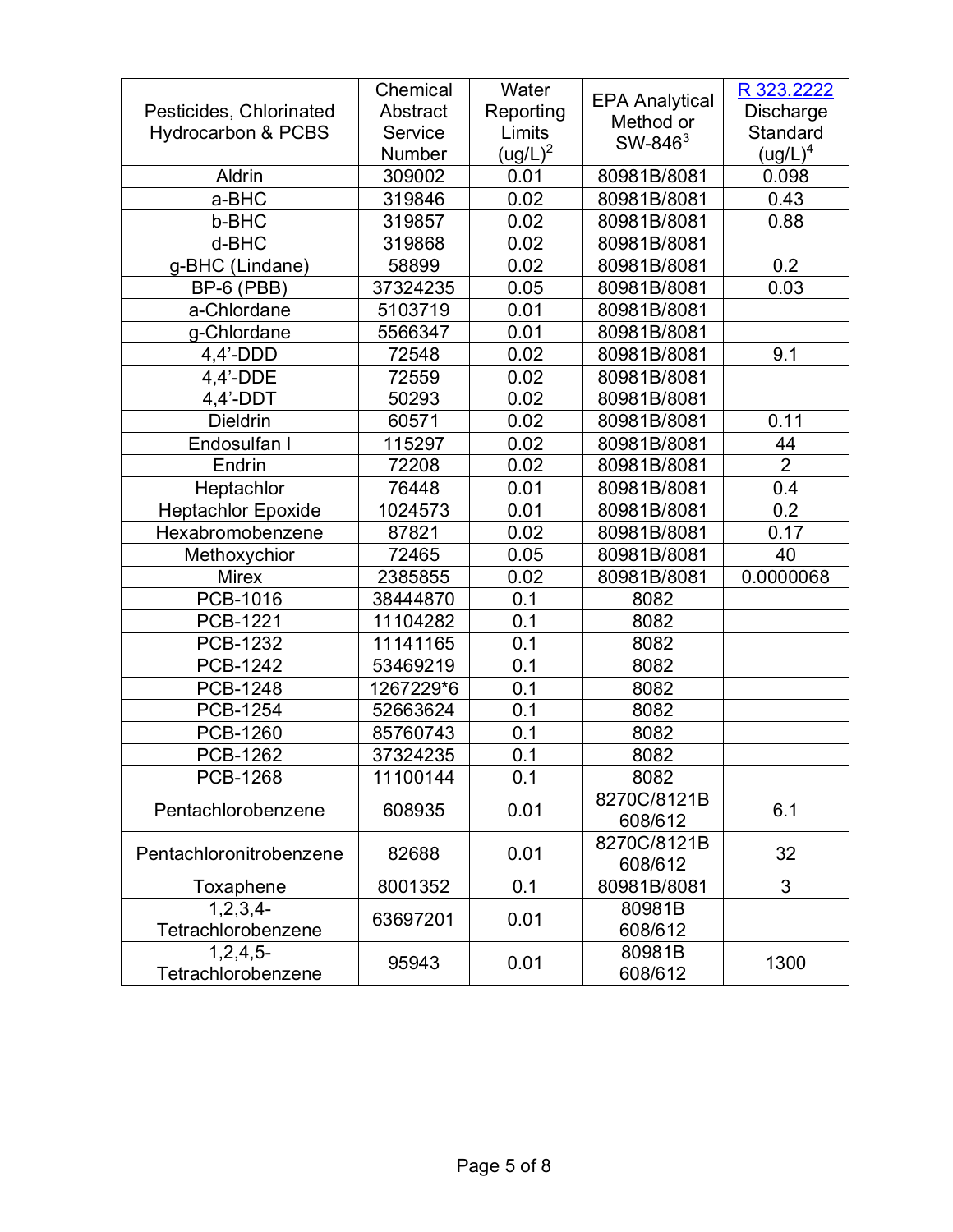| <b>Specialty Pesticide</b><br>Compounds | Chemical<br>Abstract<br>Service<br><b>Number</b> | Water<br>Reporting<br>Limits<br>$(ug/L)^2$ | <b>EPA Analytical</b><br>Method or<br>SW-846 $3$ | R 323.2222<br>Discharge<br>Standard<br>$(ug/L)^4$ |
|-----------------------------------------|--------------------------------------------------|--------------------------------------------|--------------------------------------------------|---------------------------------------------------|
| $2.4'$ -DDT                             | 789026                                           | 0.01                                       | 8081/8082                                        |                                                   |
| tris (2,3-Dibromopropyl)<br>Phosphate   | 126727                                           | 10                                         | 8081/8082                                        | 0.71                                              |
| <b>Technical Chlordane</b>              | 12789036                                         | 0.05                                       | 8081/8082                                        |                                                   |

| Polynuclear Aromatic<br>Hydrocarbons (PNA or<br>PAH) | Chemical<br>Abstract<br>Service<br>Number | Water<br>Reporting<br>Limits<br>$(ug/L)^2$ | <b>EPA Analytical</b><br>Method or<br>SW-846 <sup>3</sup> | R 323.2222<br>Discharge<br>Standard<br>$(ug/L)^4$ |
|------------------------------------------------------|-------------------------------------------|--------------------------------------------|-----------------------------------------------------------|---------------------------------------------------|
| Acenaphthene                                         | 83329                                     |                                            | 8270C/8310                                                | 40                                                |
| Acenaphthylene                                       | 208968                                    |                                            | 8270C/8310                                                | 52                                                |
| Anthracene                                           | 120127                                    |                                            | 8270C/8310                                                | 40                                                |
| Benzo(a)anthracene                                   | 56553                                     |                                            | 8270C/8310                                                | 2.1                                               |
| Benzo(b)fluoranthene                                 | 205992                                    |                                            | 8270C/8310                                                | 1.5                                               |
| Benzo(k)fluoranthene                                 | 207089                                    |                                            | 8270C/8310                                                | 0.8                                               |
| Benzo(g,h,i)perylene                                 | 191242                                    |                                            | 8270C/8310                                                | 0.26                                              |
| Benzo(a)pyrene                                       | 50328                                     |                                            | 8270C/8310                                                | 1.62                                              |
| Chrysene                                             | 218019                                    |                                            | 8270C/8310                                                | 1.6                                               |
| Dibenzo(a,h)anthracene                               | 53703                                     | $\overline{2}$                             | 8270C/8310                                                | 0.21                                              |
| Fluoranthene                                         | 206440                                    |                                            | 8270C/8310                                                | 210                                               |
| Fluorene                                             | 86737                                     |                                            | 8270C/8310                                                | 880                                               |
| Indeno(1,2,3-cd)pyrene                               | 193395                                    | $\overline{2}$                             | 8270C/8310                                                | 0.22                                              |
| 2-Methylnaphthalene                                  | 91576                                     | 5                                          | 8270C/8310                                                | 260                                               |
| Naphthalene                                          | 91203                                     |                                            | 8270C/8310                                                | 15                                                |
| Phenanthrene                                         | 85018                                     |                                            | 8270C/8310                                                | 52                                                |
| Pyrene                                               | 129000                                    |                                            | 8270C/8310                                                | 30                                                |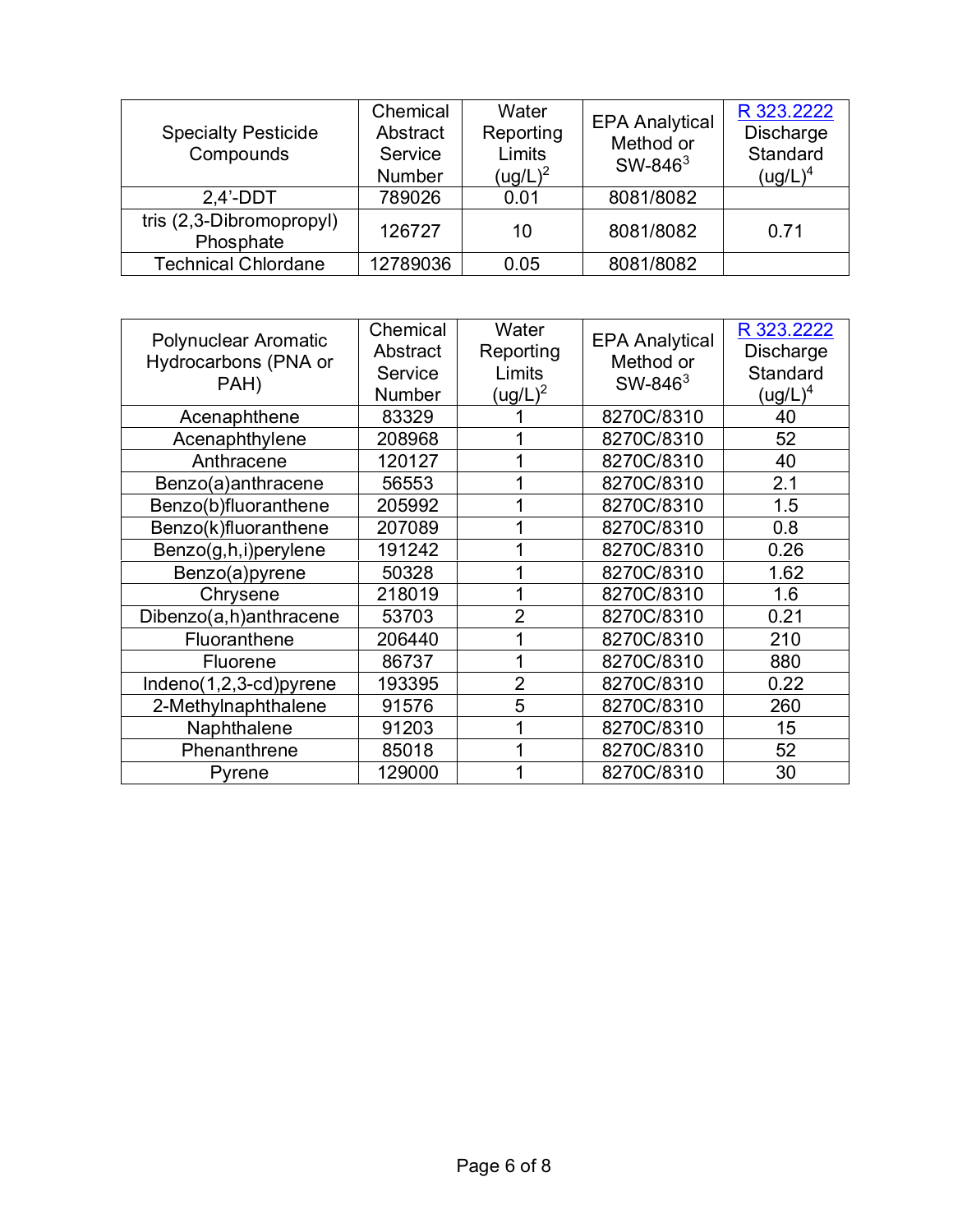| Phenols (Acids)            | Chemical<br>Abstract<br>Service<br>Number | Water<br>Reporting<br>Limits<br>(ug/L) <sup>2</sup> | <b>EPA Analytical</b><br>Method or<br>SW-846 <sup>3</sup> | R 323.2222<br>Discharge<br>Standard<br>$(ug/L)^4$ |
|----------------------------|-------------------------------------------|-----------------------------------------------------|-----------------------------------------------------------|---------------------------------------------------|
| 2-Chlorophenol             | 95578                                     | 10                                                  | 8270C/8041A                                               | 5                                                 |
| 4-Chloro-3-Methylphenol    | 59507                                     | 5                                                   | 8270C/8041A                                               | 150                                               |
| 2,4-Dichlorophenol         | 120832                                    | 10                                                  | 8270C/8041A                                               | 20                                                |
| 2,4-Dimethylphenol         | 105679                                    | 5                                                   | 8270C/8041A                                               | 80                                                |
| 2,4-Dinitrophenol          | 51285                                     | 25                                                  | 8270C/8041A                                               |                                                   |
| 2-Methyl-4,6-Dinitrophenol | 534521                                    | 20                                                  | 8270C/8041A                                               | 2.6                                               |
| 2-Methylphenol             | 95487                                     | 10                                                  | 8270C/8041A                                               | 20                                                |
| 3-Methylphenol             | 108394                                    | 20                                                  | 8270C/8041A                                               | 370                                               |
| 4-Methylphenol             | 106445                                    | 20                                                  | 8270C/8041A                                               | 10                                                |
| 2-Nitrophenol              | 88755                                     | 5                                                   | 8270C/8041A                                               | 20                                                |
| 4-Nitrophenol              | 824782                                    | 25                                                  | 8270C/8041A                                               |                                                   |
| Pentachlorophenol          | 87865                                     | 20                                                  | 8270C/8041A                                               | 1                                                 |
| Phenol                     | 108952                                    | 5                                                   | 8270C/8041A                                               | 35                                                |
| 2,4,5-Trichlorophenol      | 95954                                     | 5                                                   | 8270C/8041A                                               | 730                                               |
| 2,4,6-Trichlorophenol      | 88062                                     | 4                                                   | 8270C/8041A                                               | 15                                                |

## Notes:

 $1 -$  This document is an incomplete list of potential wastewater pollutants. Rule [323.2220](https://ars.apps.lara.state.mi.us/AdminCode/DownloadAdminCodeFile?FileName=R%20323.2201%20to%20R%20323.2240.pdf&ReturnHTML=True) requires an applicant to identify the substances that are or may be present in a discharge in light of the processes that generate the wastewater. This includes the raw materials being used, chemical additives, intermediates, intentional byproducts, and unintentional byproducts. If your discharge contains a potential pollutant not found on this list, contact the Water Resources Division, Groundwater Permits Unit at 517-284-5567 for additional information.

 $2$  - Unless noted, the water reporting limits are based on Remediation and Redevelopment Division's (RRD) Reporting Limits, Test Capabilities, and Target **Analyte List** 

 $3$  – Analytical Methods provided do not include all approved methods. The methods provided are from the previous 2019 list and updated based on RRD's [Reporting Limits, Test Capabilities, and Target Analyte List.](https://www.michigan.gov/documents/egle/RDD_LSS_EnvReportingLimits_660592_7.xlsx)

 $4$  – The discharge standards listed represent the minimum detection level a selected analytical method must achieve. See the [Part 22 Standards List](https://www.michigan.gov/documents/deq/wrd-groundwater-p22-standards_564955_7.pdf) for more detailed information on the Part 22 Discharge Standards.